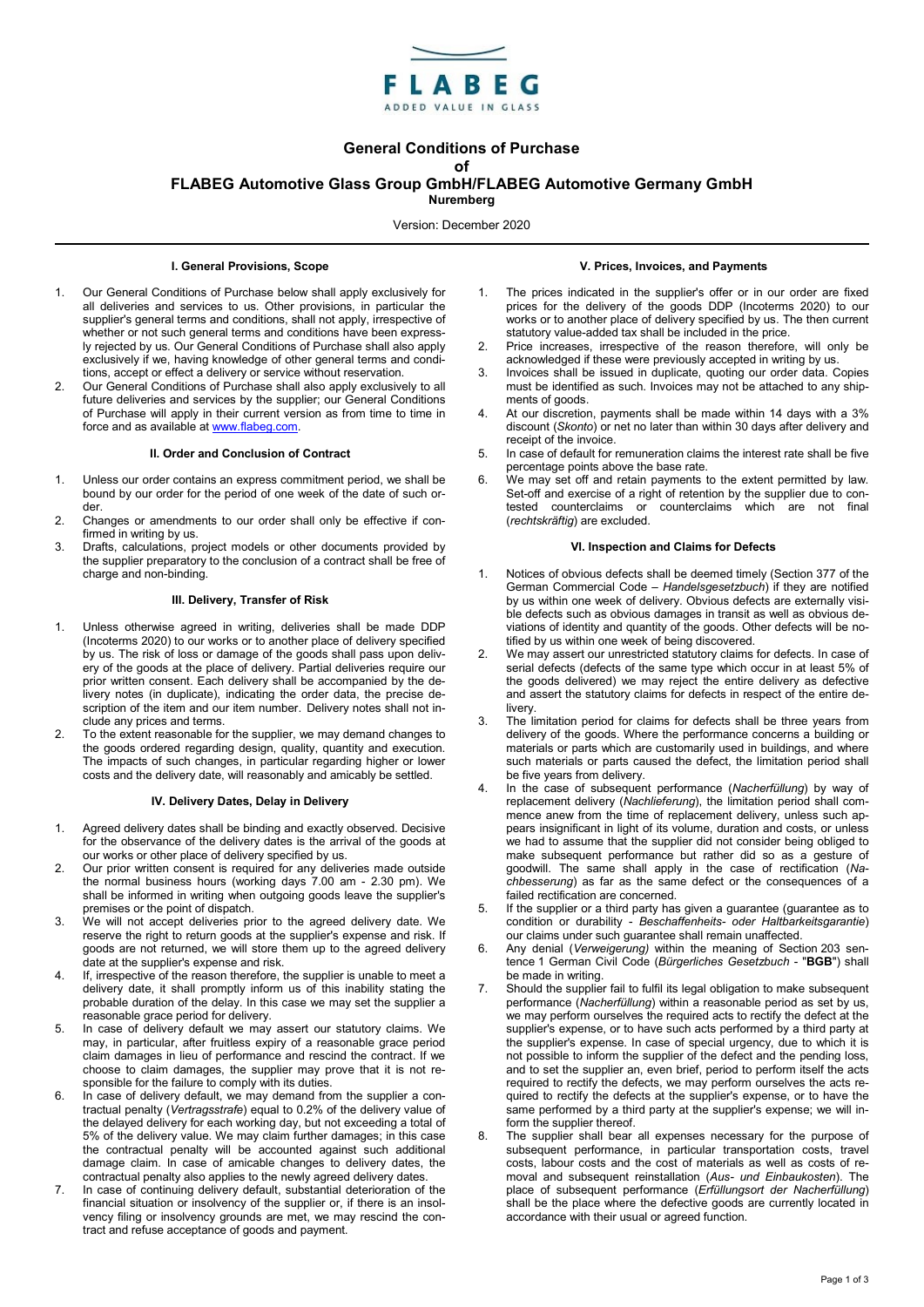## VII. Product Liability, Indemnity, Liability Insurance Coverage

- 1. In the event that claims are asserted against us for infringement of product liability laws and regulations for such defects in our products that stem from the delivery of defective goods, the supplier shall hold us harmless against such claims to the extent that the damage caused originates from the sphere of responsibility or the organisation of the supplier, and the supplier itself is liable in the external relationship.
- 2. Within the scope of the supplier's liability as set out in Clause VII.1, the supplier shall likewise be obliged to reimburse us for any expenses as defined in Sections 683, 670 BGB as well as in Sections 830, 840, 426 BGB which we incur in connection with any reasonably required recall activities or other product safety measures conducted by us. The same shall apply if one of our customers is conducting a recall. We will inform the supplier - to the extent possible and reasonable - about the nature and scope of the recall activities or product safety measures to be conducted and give the supplier an opportunity to comment. Any other statutory claims shall remain unaffected.
- 3. The supplier shall maintain product liability insurance coverage of Euro 2.5 million per incidence of personal injury or damage to property - blanket coverage - and present proof thereof; further claims by us shall remain unaffected.

## VIII. Industrial Property Rights, Licences

- 1. The supplier is responsible that in connection with its deliveries no third parties' rights be infringed, and shall hold us harmless against any claims by third parties. The supplier's indemnity includes any expenses we incur and any damages we suffer due to or in connection with any claims by third parties.
- The exclusive rights of exploitation and the industrial property rights for any illustrations, drawings, product descriptions and data sheets are hereby transferred to us to the extent they have been generated or made on our behalf. We shall have the exclusive right to the exploitation and use of such results. The supplier may not use such objects outside the scope of the order without our written consent. The supplier may keep them in custody until recalled. The supplier shall mark such objects in a way that our right of ownership is indicated also to third parties.

### IX. Reservation of Title, Provision, Tools

- 1. We will accept reservation of title to the delivered goods if requested by the supplier, provided that such reservation of title shall expire upon payment of the price for the individual goods delivered, and further provided that we shall be authorised by the supplier to resell, process and rework the delivered goods in the ordinary course of business.
- 2. We reserve title in all items we provide the supplier with. Any processing (Verarbeitung) or reworking (Umbildung) by the supplier shall be performed for us. If the items to which we reserved title are processed together with other items which are not our property, we shall acquire co-title in the new thing in the proportion of the value of our items to the other items processed at the time of such processing.
- 3. If the items we provided are inseparably commingled (vermischt) with other items which are not our property, we shall acquire joint title in the new thing in the proportion of the value of the items to which we reserved title to the other commingled items at the time of commingling. If the commingling takes place in such a way that the thing of the supplier is considered to be the principal thing, it is hereby agreed that the supplier transfers to us joint title in the new thing in the proportion of the value of our items to the other commingled items; the supplier shall keep the sole title or co-title in custody for us.
- 4. We reserve title in any tools made on our behalf or provided by us. The supplier shall use such tools exclusively for the manufacture of the goods ordered by us and shall mark such tools as our property. The tools shall be returned upon termination of the contract for whatever reason.
- 5. The supplier shall maintain at its costs insurance coverage for our tools against fire, water damage, and theft at replacement value. It shall carry out in due time and at its own costs, any necessary maintenance and inspections. Any incidents shall be promptly notified to us. If the supplier culpably fails to do so, damage claims remain unaffected.

## X. Confidentiality

1. The supplier shall keep confidential all documents, information and data, including samples, drawings and calculations which we, orally or in writing, mark or designate as or presume to be 'confidential' and which are made available to it or of which it gains knowledge on the basis of the co-operation ("Confidential Information"). Confidential Information includes, in particular, any knowledge about Flabeg's and our companies' processes and business methods in technological, commercial and other respects, knowledge of data and other information relating to the financial situation and human resources management of Flabeg as well as any information on details of project

handling. The supplier shall treat the Confidential Information in the same way as its own confidential information, but at least with the due care of a prudent businessman.

- Any disclosure of Confidential Information to third parties requires our prior written consent. Disclosure of Confidential Information to employees and agents is permitted only to the extent required for the performance of the obligations incumbent on the supplier towards us. The supplier shall also impose the confidentiality undertaking it has entered into on all persons or companies entrusted by the parties with Confidential Information or performance under the contract with us.
- The foregoing obligations shall not apply to information (i) which had been known to the supplier before it received the same from us, (ii) which the supplier developed itself, independently, without recourse to or use of our information, (iii) which the supplier lawfully obtained from third parties who, to the knowledge of the supplier, were not subject to any confidentiality undertaking vis-à-vis ourselves and such third parties, in turn, did not acquire the information through the infringement of protective provisions in favour of us, (iv) which became known to the supplier without violation of these provisions or any other regulations on the protection of our business secrets or are or were publicly known, or (v) which the supplier must disclose based on statutory, official or judicial order. In the case of  $(v)$ , the supplier shall inform us prior to the disclosure, and shall restrict as far as possible the scope of such disclosure.
- 4. Confidential Information shall remain our property and may be neither copied nor reproduced without our prior written consent unless this is imperative for the performance of the obligations incumbent on the supplier under the contract with us.
- 5. This confidentiality obligation shall survive the termination of the cooperation with the supplier.

#### XI. Compliance, Security Information, Audit Right

- 1. The supplier shall comply with all applicable statutory provisions, regulatory requirements, judicial decisions and government orders. The supplier shall in a timely manner obtain all required approvals, permits and licenses, particularly those which are required for the sale and delivery of the goods.
- The supplier guarantees that the goods comply with all statutory provisions, regulatory requirements, judicial decisions and government orders applicable to them. In particular, the supplier guarantees that the substances contained in its goods (including packing) comply with the REACH regulation (Registration, Evaluation, Authorisation and Restriction of Chemicals, EC 1907/2006, as amended – "REACH") if applicable. In case of emerging problems regarding REACH conformity, the supplier shall inform our REACH representative via email without undue delay, particularly in case that a substance contained in one of the supplier's products lacks registration, or is on the Candidate List of Substances of Very High Concern for Authorisation (SVHC).
- 3. The supplier further guarantees to comply with all applicable anticorruption laws, including (as applicable) the UK Bribery Act 2010 and the U.S. Foreign Corrupt Practices Act (FCPA).
- The supplier shall observe and comply with the ten principles of UN's Global Compact Initiative as available at www.unglobalcompact.org. The supplier shall also observe and comply with the general security regulations of Flabeg Deutschland GmbH when delivering to, or working at our works or another place of delivery specified by us.
- The supplier shall notify us in case it intends to appoint subcontractors with regard to Flabeg's business. The supplier shall select such subcontractors with specific care. The supplier shall use its best efforts to ensure that such subcontractors comply with all applicable statutory provisions, regulatory requirements, judicial decisions and government orders.
- 6. The supplier shall keep complete records in relation to the performance of the contract and shall retain such records in accordance with applicable laws but at least for a period of six years.
- 7. At our request the supplier shall inform us of its valid ISO certificates and shall provide us with copies thereof.
- 8. In the event of an infringement of the foregoing obligations of this Clause XI, the supplier shall hold us harmless against any claims by third parties. We may rescind the contract and withhold acceptance of goods and payment in the event of a reasonable suspicion that the supplier, not only insignificantly, has infringed or is likely to infringe the foregoing obligations of this Clause XI, or if not all of the required approvals, permits or licenses have been obtained, and this is not attributable to our fault or responsibility.
- 9. The supplier shall permit us and our third party representatives with confidentiality obligations during normal business hours to enter the supplier's premises and examine its books and records to the extent necessary to verify compliance by the supplier with the foregoing obligations of this Clause XI. We may exercise the foregoing audit right (i) promptly as soon as we reasonably suspect that the supplier has infringed or is likely to infringe the foregoing obligations of this Clause XI, or (ii) otherwise, by giving six weeks' prior notice of such exercise of the audit right. Business and trade secrets are excluded